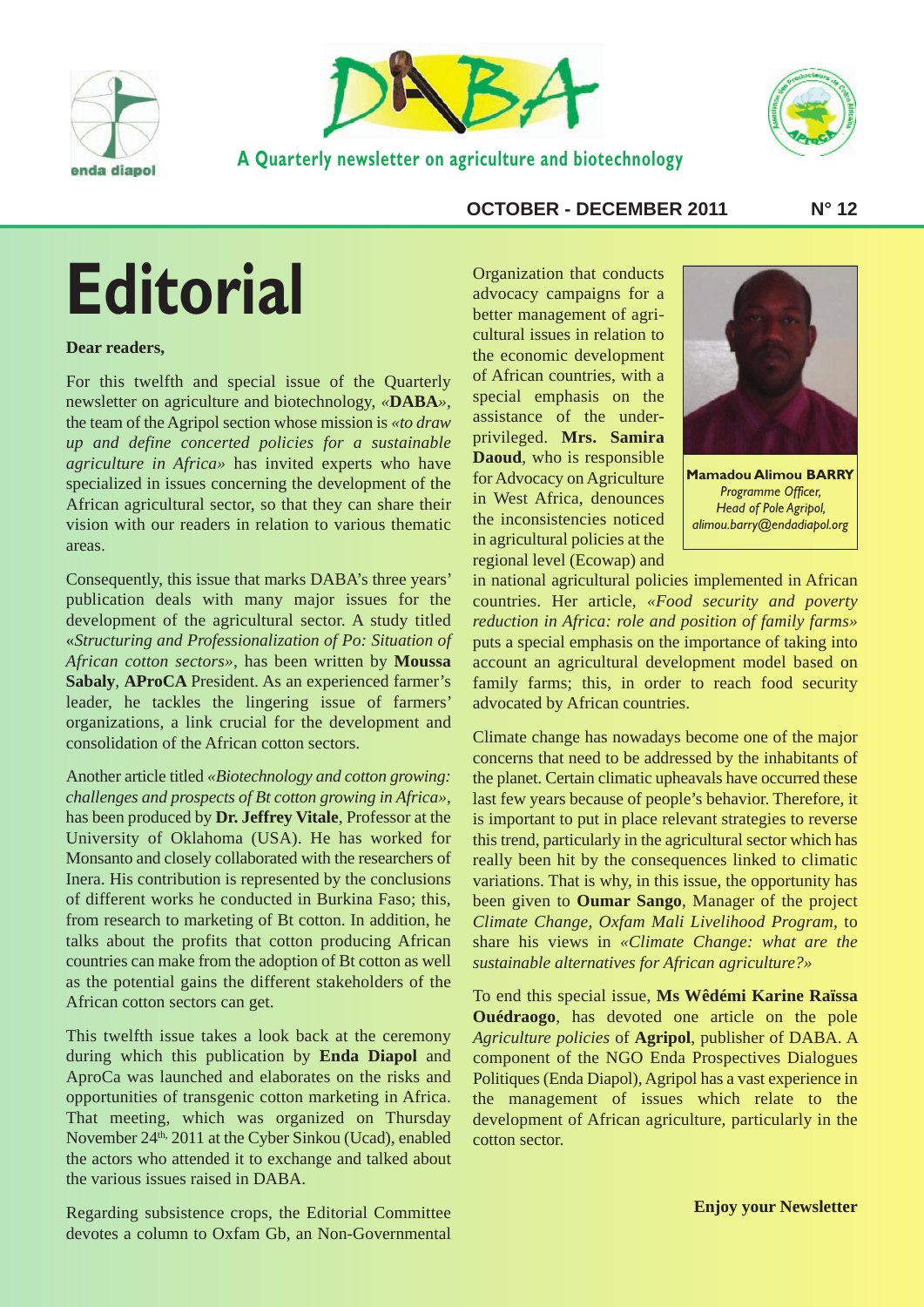## STRUCTURING AND PROFESSIONALIZATION OF PO **Focus on cotton production**

I ittle by little, producers'<br>organizations that were<br>originally created in the shape of<br>village associations have been organizations that were originally created in the shape of village associations have been structuring themselves during these last two decades, reaching today structuring levels on larger scales. At the same time, their functions have undergone a real change; thus covering a wider range of services. Indeed, they are professionalizing themselves. We will try to briefly present the situation of cotton producers' organizations in Western and Central Africa.

During the 90s, at a time of «State» sectors, producers' organizations appeared as minor actors of the sector, in the sense that the scenario left little room for consultation between all actors, no matter their «status». The State, as the sole «owner» of cotton companies, was responsible for the management while producers would only produce. They had only to carry out orders, that is to say, to conform to technical themes as exactly asked. The main functions and services of the sector were fulfilled by the cotton company, from inputs supply to loan management, through technical supervision and training.

The privatization/liberalization phase witnessed a certain measure of assertiveness among producers. Better structured farmers' organizations were put in place in some States.

The goal of this strategy was to reinforce producers' participation in the management of the sector by positioning themselves in decisionmaking spheres. This evolution has translated into a transfer of competence in the management of certain functions of the sectors towards producers' organizations. More than a decade after this new configuration, the least that can be said is the fact that things have evolved positively. In almost all cottonproducing countries in Western and Central Africa, there is an unequivocal organizational dynamics within producers depending on various options

(Unions, Federations, Confederations, Associations, etc.). This organizational process has even been chosen as a model in organizing actors from other sectors.

Cotton producers fully participate in debates that occur at national level on issues related to cotton, in order to express and defend their opinions. The acknowledgement of the position and role of the producer, who was formerly regarded as a secondary or minor actor, is indeed a significant step that can be attributed to their enhanced knowledge in relation to actors' new role in the sector.

However, it is important to underline the various difficulties that hinder the good operation of many farmers' organizations and often mar the quality of their participation in debates within sectors.

In fact, many producers' organizations present some malfunctioning characteristic of a lack of autonomy and of a real professional foundation. They often have very little means, compared to the role they are expected to fulfill. They badly lack the means by which they can correctly exercise their new role. In many countries, producers have achieved privatization without any financial means and the support needed to tackle this new approach.

Since its creation, AproCa has been working for the emergence of cotton producers' national organizations that are big and important, capable of playing an active role in the competitive and sustainable management of African cotton sectors. The cases of the Association des Faitières de la Filière Cotonnière de Côte d'Ivoire (Afficot-CI) and the National Union of Central-African Cotton Producers (Unpcc) are enlightening. In those countries, organizations act as a legal entity and constitute unique national platforms that bring together all cotton producers.

Therefore, this capacity building which aims at a greater professionalization of



**Moussa SABALY** *President of African Cotton Producers Association (AProCA), communication@aproca.net*

its members has taken the form of organizational diagnoses in certain national platforms, in order to help them identify their strengths and weaknesses to determine and prioritize the major areas to improve and the changes to make for greater efficiency in terms of organization and operation.

All things considered, and although the situation is difficult, major positive changes are noticeable in the structuring and accountability of producers' organizations. Producers are better involved in management, which allows them to make some proposals and, sometimes, through their organizations which are becoming more and more credible, to defend themselves more convincingly.

In their current form, producers' organizations are young compared to the life of cotton production. The conditions for their profitability remain a major challenge as well. Their development needs to be supported; the achievements made are to be preserved and reinforced.

> **D A B A** *A Quarterly newsletter on agriculture and biotechnology.*

**Director of publication: Moussa MBAYE Coordonnator: Mamadou Alimou BARRY Redaction Team: Mamadou Alimou BARRY - Abdoulaye KONE - Wêdémi Karine Raïssa OUEDRAOGO - Marina Isabelle G BAMBARA - Claire DUBROCA - Miriame KEITA - Moussa TALL**

**Layout: Noma Camara**

**Contacts : ENDA DIAPOL, Sicap Sacré Coeur Transition 4, villa n° 8773 - B.P. : 7329 - Dakar - SENEGAL Tel. : (221) 33 825 36 20 - Fax : (221) 33 825 36 32 - E-mail : agripol@endadiapol.org - Web: http://www.endadiapol.org**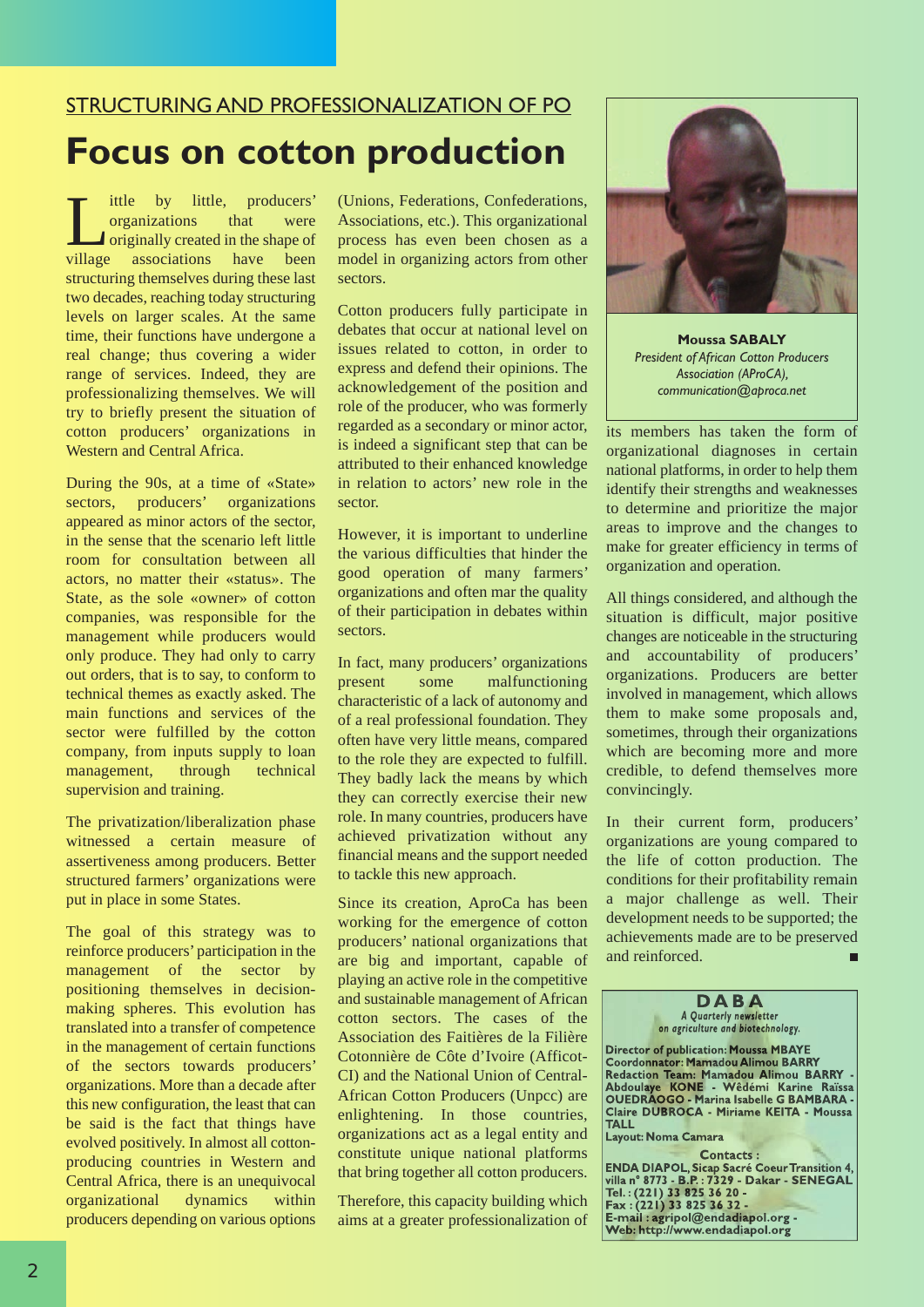## CLIMATE CHANGE

## **What are the sustainable alternatives forAfrican agriculture?**

 $\blacktriangle$ limate change (Cc) is one of the major environmental changes of this century. It is a reality and it has already had a negative impact on the development of African agriculture. Countries whose economy depends largely on agriculture remain vulnerable to climate change and are faced with several challenges linked to such change.

If nothing is undertaken, climate change will worsen the living conditions of farmers, fishermen, cattle breeders and people who live in the forest; those people are already suffering from the impacts of climate change. Rural communities, particularly those that live in an already fragile environment, are confronted with the ever-increasing immediate risks (poor harvests, loss of livestock and reduced stocks of fish, water and forest products).

Even if Africa hardly contributes to manmade climate change, it remains one of the first continents to be hit by the consequences of climate change. According to some experts, extreme climate change will become more and more frequent and intense with some direct impact on Agriculture, water resources, arable land, livestock, forests; in other words, on the sources of income for African populations all over the continent. In a nutshell, if the current situation goes on, African communities and their economies will be hit by the direct impacts of climate change.

African agriculture, which is the main sector that feeds a great segment of the rural and urban populations, is nowadays confronted with the following important challenges: the management and use of water resource, the management of arable lands, the adoption of appropriate and adapted technologies; the investment in the rural world; the availability of information and knowledge to anticipate and adapt to climate change, etc. Based on the above, Africa which contributes only 3% of green gas emissions (Gge), according to the Inter-Governmental Group of Experts on Cc (Iggeec) must adapt to the consequences of climate change for which she is hardly responsible. That is why it is important to implement adaptation measures.

According to several organizations<sup>1</sup>, «*adaptation to climate change is a priority to safeguard the long-term efficiency of our investment in sustainable development and the eradication of poverty*». The numerous mechanisms and instruments to enable African countries to adapt to Cc and/or adopt mitigation strategies (carbon tax, REED's initiatives, the Clean Development Mechanism (Cdm), National Adaptation Activities Programs to Climate Change (Naapcc) for least developed countries, the recent green gas emission alleviation programs (Ggeap) and other mechanisms are slowly making progress on the African continent where 2% of Cdm projects are implemented.

Despite all those mechanisms and tools, certain interesting initiatives can be observed in the regions of the continent, particularly in West Africa. These initiatives, in Mali, have made it possible to train seeds producers in sowing techniques; to enhance their awareness of climate change and to supply them with seeds that are adapted to local rain patterns.

The development of agricultural insurance in Mali to tackle the numerous agricultural risks has made it possible to reach 3,177 cotton producers and 193 maize producers in the agricultural regions of Bougouni and Koutiala within the framework of a pilot project. Those initiatives are based on a vast local experience in relation to climate change and its impacts.

These populations have developed several strategies and experiences to adapt. Conscious of the poverty of soils and the high cost of inputs, they developed some capacities to produce organic fertilizers in order to improve the fertility of the soils and their yield. Gradually, certain late crop varieties (millet, maize, sorghum) have been given up for quick-growing crops to adjust to the shortening of the raining season. Various activities, such as market gardening, small-scale breeding, firewood sale, the processing and marketing of Shea butter, arboriculture, have also been undertaken by the populations to minimize their exposure to climate change.



*Oumar SANGO Climate Change Project Manager, Livelihoods Programme Oxfam Mali osango@oxfam.org.uk*

The results of the vulnerability assessment led by Enda Energy in Mali, «*assessment of vulnerability and capacity building for small producers under the Oxfam cotton program*», have also allowed a good perception of climate change among the communities. At a practical level, this has translated into initiatives that made it possible to tackle the kind of climate change observed. These initiative, though laudable, present many limits. A better structuring of producers' associations has been also noticed on the ground.

One of the challenges facing African agriculture consists in giving to a vulnerable population the means of feeding itself and adapting to current and future climatic conditions that are expected to be more and more hostile. To achieve that, planning the adaptation process implies better risks management in all development sectors, thanks to available means. The establishment of a risks management culture that integrates the issue of climate change into longerterm planning is fundamental to increase the resilience of individuals and countries.

At local and national levels, policies and budgets must enjoy important support in order to anticipate the effects of climate change. Local and community organizations must be supported so as to plan their own adaptation processes and improve the environmental security within the context of climate change. This will allow Africa to lead its own adaptation strategy, its choices and political options directed towards multisector adaptation to climate change.  $\blacksquare$ 

<sup>1</sup> World Bank, OCDE, African Development Bank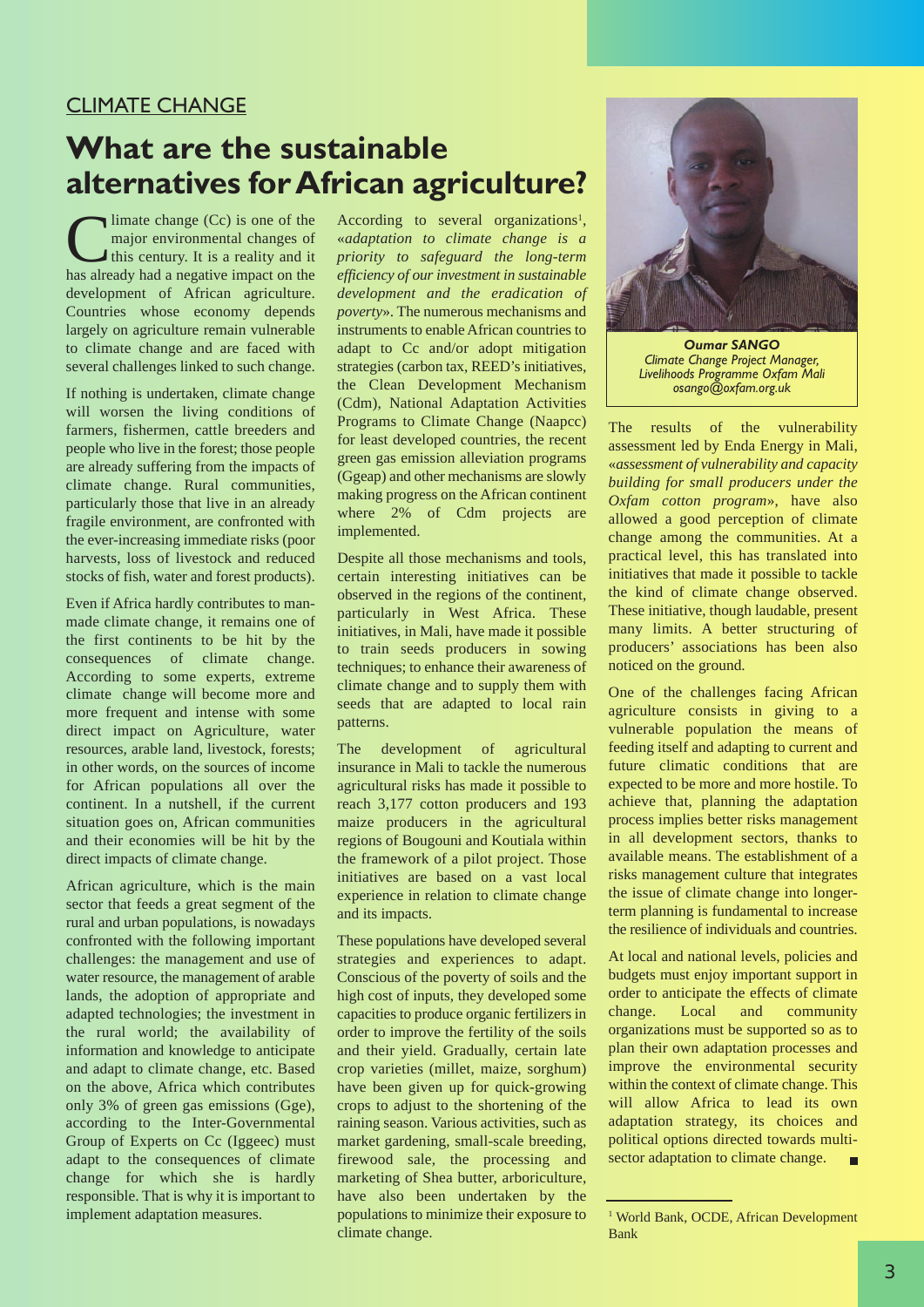# FOOD SECURITY AND POVERTY REDUCTION IN AFRICA **Role and position of family farms**

 $\sum_{\text{population of 8,2 billion}}$  y the year 2030, a population of 8,2 billion population of 8,2 billion people will need to be fed. Therefore, food production should globally increase by 50%. In a context of increasing shortages of lands and water, feeding a mainly urban population by adopting more sustainable production methods, will be quite a challenge, particularly in Africa which represents alongside the Middle-East the region which depends the most on food imports.

The challenge is all the more sizable as the number of under-fed people is still very high: the United Nations Food and Agriculture Organization (FAO) puts them at 925 million people, due less to a lack of food than the inability of the poorest populations to get food at an affordable price. Tanzania, for example, which is self-sufficient in terms of food production, is regularly faced with food insecurity.

Consequently, efforts to increase both food production and food availability are needed, as well as measures that will ensure that the poorest and most marginalized populations have a purchasing power that can allow them to buy food. Yet, 65% of poor and underfed people live in rural areas and depend, directly or indirectly, on agriculture for their subsistence. Therefore, it is vital to support small family farms to have a much bigger impact in terms of income generation and food security.

In fact, a vast literature and conclusive evidence show that the



**Samira DAOUD** *Responsible for advocacy on agriculture inWest Africa - Oxfam SDaoud@oxfam.org.uk*

measures which aim at improving productivity and food production by small farmers as well as facilitating their access to markets, would not only improve their purchasing power but also greatly increase the availability of food and thus contribute to world food security<sup>1</sup>.

In West-Africa, there is an ongoing major debate which deals with the agricultural development model, mainly the type of farms that must be promoted. Many governments are convinced that traditional farming, family farms, cannot ensure the development of agriculture. At best, leaders argue that co-existence between socially-oriented small farms (use of manual labor, limitation of rural exodus, food self-sufficiency) and agro-business, founded on bigsize capitalist farms.

Farmers' associations (Fa) have made the defense of family farms as one of their major preoccupations at both national and regional levels. As far as such associations are considered, agricultural policies must lay the foundation for the modernization of family farms by ensuring for them access to adequate financing, agricultural inputs and a safe market for their produce.

As Ecowas' regional agricultural policy, Ecowap explicitly acknowledges family farming as one of the bases for the development of West-African agriculture.

However, as part of the implementation of farming investment plans for the next five years of Ecowas and its member States, it seems that the importance given to small family farms does not necessarily translate into clearly-targeted measures. Worse, certain countries draw up new large-scale programs clearly directed towards agrobusiness. One of the challenges consists in ensuring that the definition of policy instruments does reflect the importance of small farms, and that interventions, particularly by donors, support specifically this form of farming.

The efficiency of small production units in most developing countries is shown by an impressive body of empirical studies that indicates that there is a reverse relationship between the size of a production unit and the productivity of the lands. Thus, in labor-intensive poor economies, small producers are not only more efficient but –as they represent also an important segment of the rural and poor populations - the development of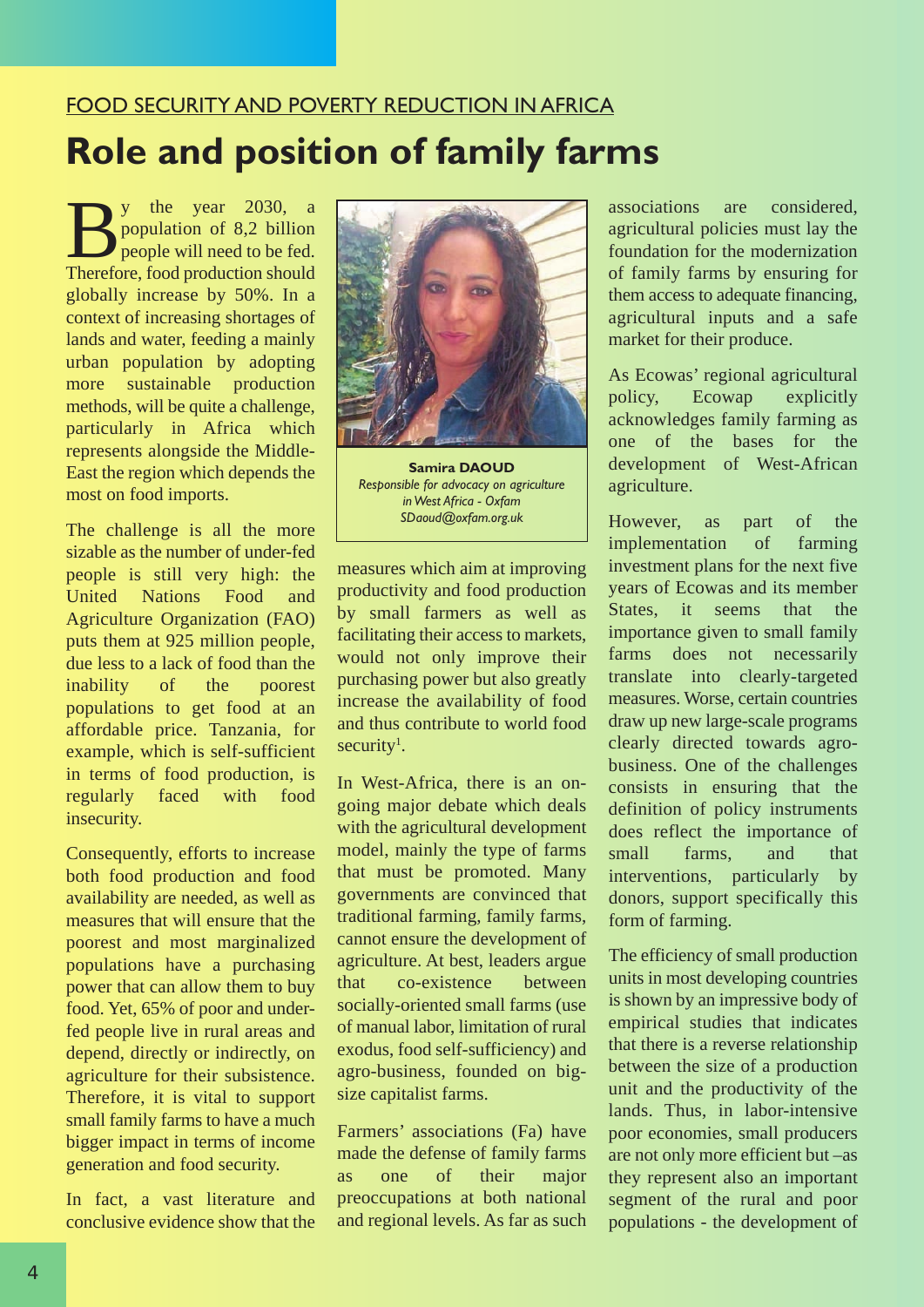small production units has a positive impact on growth and poverty reduction.

Despite largely affecting the environment, the Green Revolution in Asia has proved to what extent agricultural growth achieved by a great number of small units could transform rural economies and reduce poverty significantly. Other studies have proved that more equitable land distribution does not only lead to economic growth but also helps ensure that this growth is beneficial to the poorest.

Vietnam, which used to be a country with a food deficit and a big importer of foodstuffs, is nowadays the second largest exporter of rice in the world, to a large extent thanks to the development of small farms and an important land reform. Moreover, in 2007, it had a poverty rate that was less than 15% of the population, against 58% in 1979.

In addition, small farm provides lots of jobs for rural youths, beyond the production phase, if the conditions are created to encourage access to markets, and hence the development of a value chain. Thus, by providing at the local level foodstuffs in nondeveloped areas, and consequently by avoiding high transportation and marketing costs combined with the import of products, small producers contribute to greater food security.

The support provided to small producers has a multiplier effect on the rural economy because of the increase in producers' income. For instance, studies on the subject show that a 10% increase in crops yield leads to a reduction

which goes from 6 to 10% of the number of people living with less than 1 USD a day, and that a 1% increase in agricultural GDP per capita has led to an increase of 1, 61% income per capita of the fifth among the poorest population in 35 countries. Thus, the Green Revolution has resulted in the increase of 90% in the average net income of small farmers in South India between 1973 and 1994.

In addition, during the 15 last years, quick agricultural growth has not been positively correlated with large scale farming models. For instance, during that period, Brazil's agricultural growth rate, based on a large-scale agricultural model, has been overtaken by China's or even by not less than eight Sub-Saharan African countries (Angola, Benin, Burkina Faso, Ivory Coast, Ghana, Liberia, Mozambique and Nigeria), whose agricultural sector is dominated by small farms. Indeed, it has been noted that if economies of scale could be achieved in the processing and marketing of farm produce, that was much less true when it comes to production.

Consequently, the real problem is not the failure of the family farm model that would be inefficient, but the fact that small farmers have never enjoyed the support or the regulatory environment required to prosper. Because of under-investment and a lack of access to resources (inputs, loans, lands, markets, etc), small farmers register low yields.

Obviously, what is needed is a significant public investment in small farms. Despite the lack of access to markets, funding, infrastructure and technology enjoyed by big farms, the 500 million small farms that exist in Southern countries already provide for the subsistence of almost two billion people; that is almost one third of the world's population, without mentioning the unfair competition they are subjected to on local, regional and world markets. Indeed, most small producers must compete on markets that are quite demanding in terms of quality and health security, and biased with the agricultural subsidies and trade barriers used particularly by OCDE countries.

In order to reach the objectives of increased food production and accessibility to food while ensuring the preservation of the environment, it would be advisable to adopt an approach that would combine support to (family) subsistence agriculture in the face of the risks and vulnerability; capacity building for small farmers to access funding and regulation that would allow them to increase their productivity, production and competitiveness; the implementation of investment plans for the poorest, support to complementarities between small and large farms, whenever it is possible.

Conditions are favorable for change and action is urgent. As pointed out by Ibrahima Coulibaly, representing Mali's farmers' organizations, in front of the Council of World Food Security on October 21, 2011: *« They don't have the right to tell us: You will eat, once you are competitive».* П

<sup>&</sup>lt;sup>1</sup>Agriculture at the crossroads, IAASTD, the evaluation initiative launched in 2008 by 64 governments, and written by 400 scientists from 100 countries.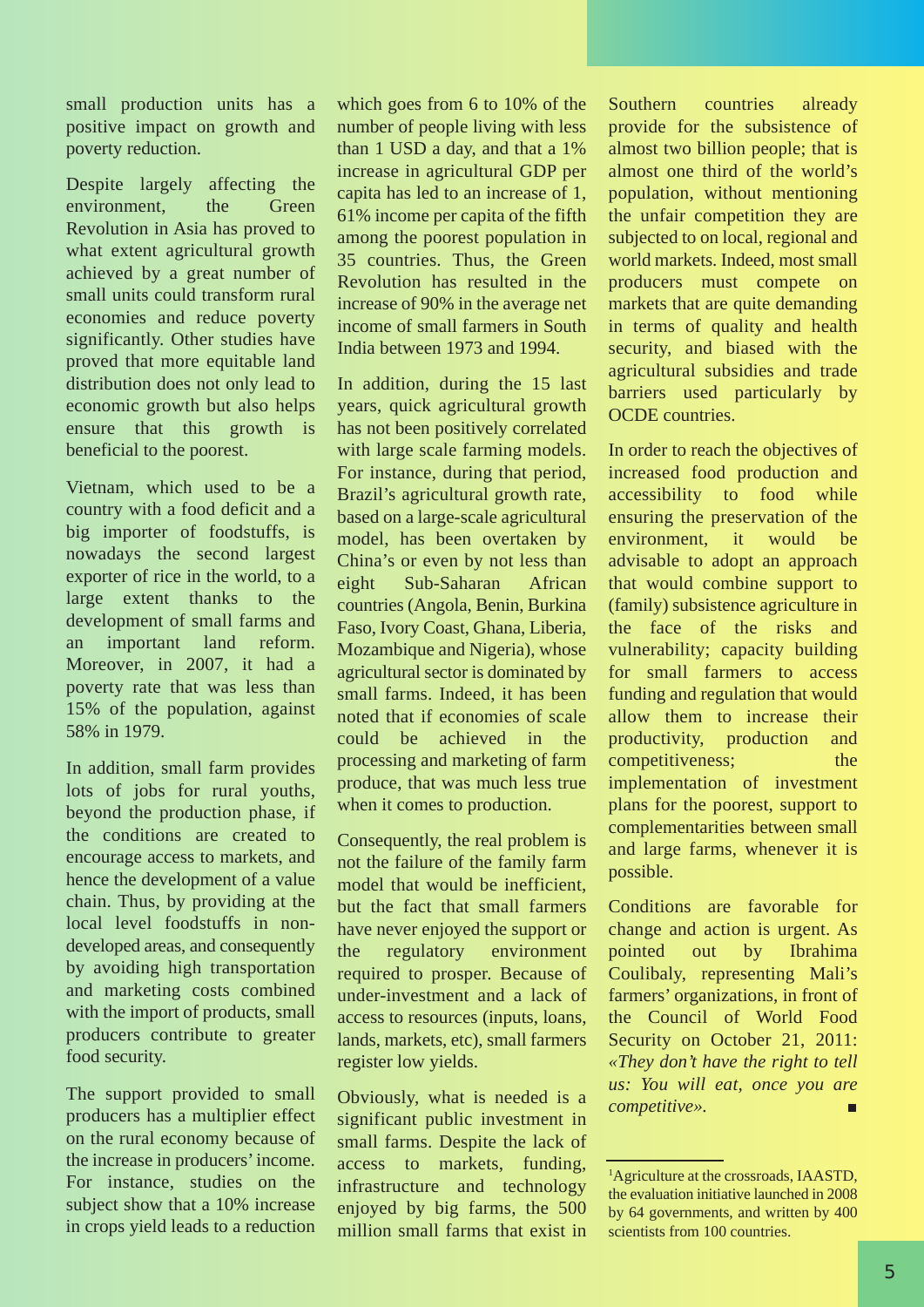## BURKINA FASO

## **The significance of Burkina Faso's Bt cotton experience for Africa**

**M**aintaining the sustainability of<br>contribute production in West<br>contribute greatly to West Africa's cotton production in West Africa has the potential to agricultural sector and her rural economies. Cotton is well adapted to local environments, and when integrated into a mixed farming system with cattle and cereal crops, it is one of only a handful of cropping systems in Sub-Sahara Africa likely to be capable of significant productivity increases over the long-term.

An attractive feature of Bt cotton is that it can increase productivity in the nearto short-term, unlike varietal and pest eradication programs that require longterm investment horizons. Africa's overall use of agricultural biotechnology, however, still lags far behind adoption rates seen throughout the world. Although Africa produces 20 percent of the world's cotton, it accounted for less than 3% of the world's area of Bt cotton, which in less than 15 years has spread to about 16 million ha globally. Regulatory and institutional constraints, influenced to some degree by opposition groups, have delayed the introduction of bioengineered crops in Africa while commercial release and adoption of biotech crops has proceeded on most other continents, to the benefit of smallholder producers. Of the 10.3 million farmers growing biotech crops in 2006, close to 90% were small resource-poor farmers from developing countries. Nearly all of the smallholder producers growing Bt cotton were from either China or India, which had 6.8 and 2.3 million producers, respectively.

Insects have traditionally been a major threat to sustaining cotton production over the long-term on nearly all continents. Continuous cotton production accelerates the build-up of pests, which can cause substantial production losses on cotton fields. In Africa the long-term build-up of pest pressure from growing cotton remains one of the most significant and economically important problems facing West African cotton producers. In West Africa, conventional approaches to control pests through chemical sprays have grown increasingly ineffective as pest populations have developed resistance. In a typical year, for example, the Burkina Faso cotton sector may spend over \$60 million for chemically based pest control products, yet recent studies in Burkina Faso have found significant pest damage on fields that were treated using a standard regimen of six seasonal sprays, sometimes reaching yield losses of 70% in extreme cases.

Frustrated by conventional pest control methods, key Burkina Faso government and industry stakeholders began working with Monsanto in 2001 to introduce Bt cotton in locally adapted cotton varieties on a commercial basis. Since then, Burkina Faso has emerged as the most progressive country in the West Africa region regarding biotechnology. In 2008, after five years of field testing, monitoring, and developing biosafety legislation and protocols, Burkina Faso became only the second African country to commercially release Bt cotton. Adoption has proceeded quickly in Burkina Faso, from an initial release of 12,000 ha in 2008 to slightly over 125,000 ha in 2009. In 2010, an estimated 400,000 ha of Bt cotton was planted.

Socioeconomic analyses were performed for the 2009 and 2010 growing seasons and the results have been quite positive. Data collected from grower surveys across all Burkina Faso cotton growing regions in 2009 (over 190 surveys) and 2010 (over 170 surveys) revealed yield benefits for Bt cotton of 21% and 29%, respectively, while reducing pesticide applications by 66% or more. Overall increases in net profit per hectare for Bt cotton growers were estimated at \$87 USD for 2009 and \$84 USD for 2010. For 2010, this represented a 175% increase in income over conventional cotton, and a 44%



**Jeffrey Vitale PhD** *Assistant Professor,Agricultural Economics Oklahoma State University Stillwater, Oklahoma, USA jeffrey.vitale@okstate.edu*

increase in total household income. We estimate that national level economic impacts could reach as much as \$63 million USD per year with 66% of this remaining with the grower.

Evidence of environmental and health benefits has also been indicated through the adoption of Bt cotton. Survey responses regarding pesticide poisonings reveal that over 50% of cotton growing households have reported poisonings in the last 5 years, a majority of which can be linked to pesticides used in cotton fields to control the worms that are targeted by Bt cotton. Planting Bt cotton can reduce pesticide sprays by 66% or more, greatly reducing potential pesticide exposure and the resulting negative health and economic impacts (medical expenses and lost wages).

Bt cotton may serve as a working example of how African countries can address enhanced sustainability using modern, science-driven technology to increase production levels while reducing input use and energy consumption. If Bt cotton continues on its current trajectory in Burkina Faso, its success may create a gateway for the future introduction and development of other biotech crops in Africa. While capacity may have been lacking initially, through proper planning, management, and partnership with the private sector, Burkina Faso has demonstrated that African countries can successfully introduce GM crops such as Bt cotton and, in so doing, move toward regaining a competitive stance in world markets while providing environmental and social benefits. п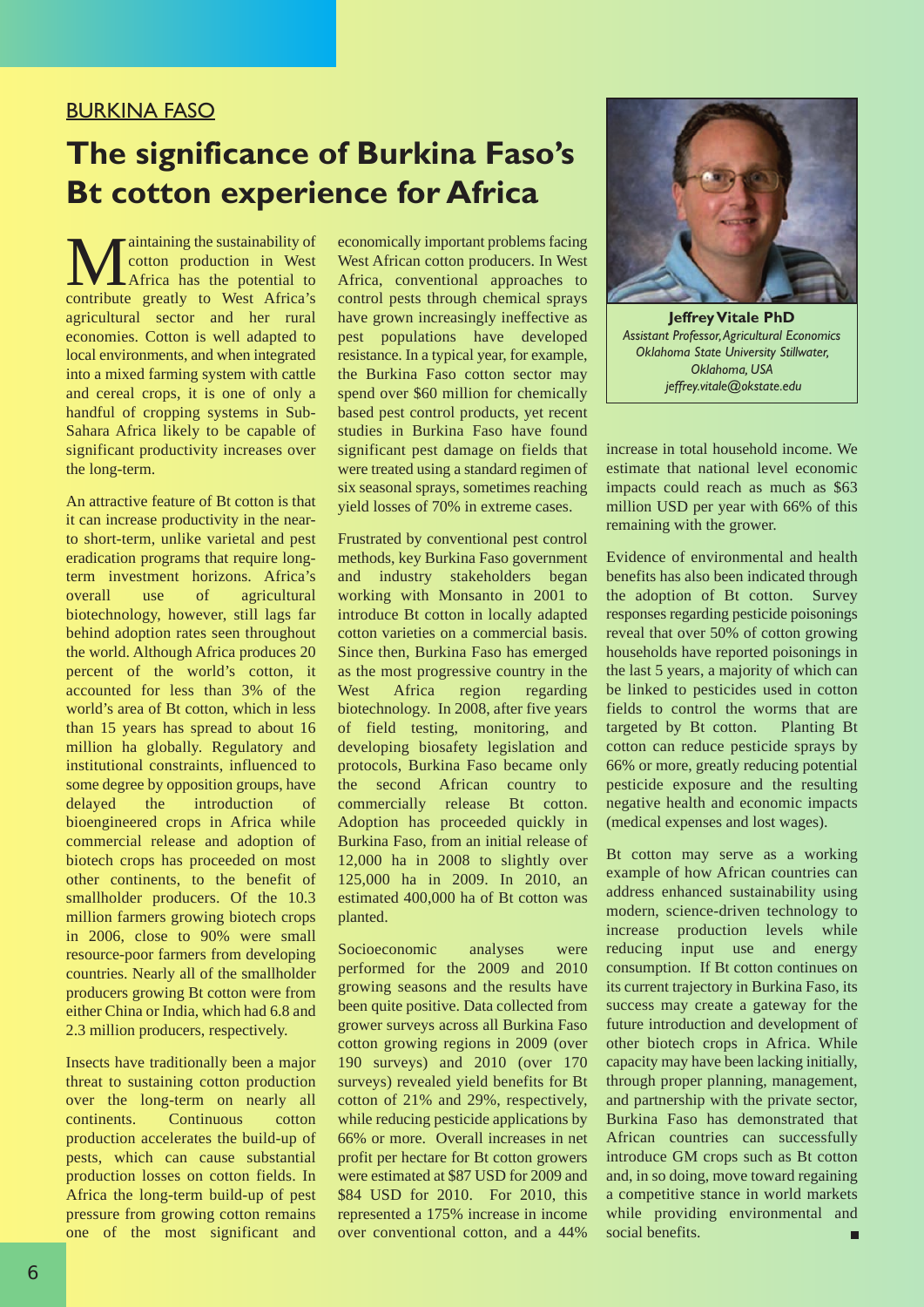## PUBLICATION OF A BOOK ON BT COTTON-GROWING IN AFRICA

# **Enda Diapol andAProCA make up for the deficit of communication on the issue**

*Within the framework of the implementation of the Strategic Cotton Program (2007-2011) and in collaboration with AProCA leaders, Enda Diapol has submitted the lessons learned by the pioneering countries: South Africa, Burkina Faso and India in the field of genetically-modified cotton farming. This study's major findings have been compiled in a publication launched on November 24th, 2011 at the Sinkou complex of the University Cheikh Anta Diop of Dakar (Ucad).*

*« Bt Cotton: Risks and opportunities of transgenic cotton farming in Africa: Lessons learnt by South Africa, Burkina Faso and India»* is the title of the book co-produced by Enda Diapol and AProCA and presented to the public on November  $24<sup>th</sup>$ ,  $2011$ . The publication reviews all institutional, technical and agronomic issues linked to transgenic cotton in South Africa, India and Burkina Faso. In these countries, the book recounts the introduction process regarding this new variety up to its latest stages. The factors that affect its success and failure have been analyzed; mainly five of them have been selected and proposed to actors, particularly decision-makers, cotton companies and producers, among others. Those five factors provide a base for all decision-makers who are interested in genetically-modified cotton grown on family farms or rainfed.

Enda Diapol's initiative is due to the fact that cotton represents one of the main exports of Western and Central African (WCA) countries. As a means of subsistence for a large part of the working population which is estimated at 30 million people, cotton is going through hard times. As a matter of fact, since 2001, the drop in world prices, subsidies granted to Westerner and Asian cotton-growers, problems related to producers' organization and the management of cotton companies have badly hurt this crop in WCA countries. In addition, cotton farming has become more and more demanding because of climate change and the resistance of pests; this, despite the recent upsurge in world rates. This situation resulted in massive use of chemical inputs (insecticides) with its negative effects on the environment and human health,



*Journalist Consultant Director of a public relations firm, «Nora 2000». samoulat@yahoo.fr*

not to mention the increase in production costs.

#### **Gmc: a controversial panacea**

In order to overcome these difficulties, some experts and big firms, among which are Monsanto, Bayer and Syngenta, recommend the introduction of biotechnology, particularly genetically-modified cotton, named bacillus thuringiensis cotton or «Bt cotton». These multinationals argue that, in Africa, it could increase productivity by reducing production costs, labor time and by significantly improving the economic and financial conditions of African cotton producers.

If countries like Burkina Faso have already enacted a law on the adoption and marketing of Gmc, in most cases, many civil society organizations, such as NGOs and farmers' associations have rallied a «crusade» against the introduction of Gmc into WCA countries. They argue that the so-called advantages are not proven and the negative impacts on the economy, society, environment and health are very significant. Therefore, it was necessary to objectively inform cotton-producing countries, particularly WAC countries, about the various social, economic, health and environmental dimensions of transgenic cotton; this, in order to enable them to decide objectively if the adoption of this new variety is a wise move.

During the launching of the book, three fundamental positions emerged. The supporters of the first one recommend the adoption of transgenic cotton, for it is a unique opportunity for producers. Those who hold the second position think that, due to the lack of studies on the impact on the environment and health, the only thing to do is to simply reject this technology. Finally, the third and more conciliatory position recommends more research that would make it possible to have improved varieties. In the meantime, the debate goes on!

It must be noted that the launching ceremony was attended by Mass Lo, the Executive Secretary of Enda Tiers Monde; Moussa Mbaye, Enda Diapol Coordinator; Mamadou Alimou Barry, Head of Agripol; Abdoulaye Kone, Advisor to Agripol. It was Kone himself who presented the book. Two panelists, namely Dioma Kamansira, Communication Officer of AProCA and Sidy Ba (Enda Pronat), the focal point of Copagen in Senegal, led the discussions.

These were extended to the public, including many people, with researchers, academics, university students, members of farmers' associations and civil society organizations among others.